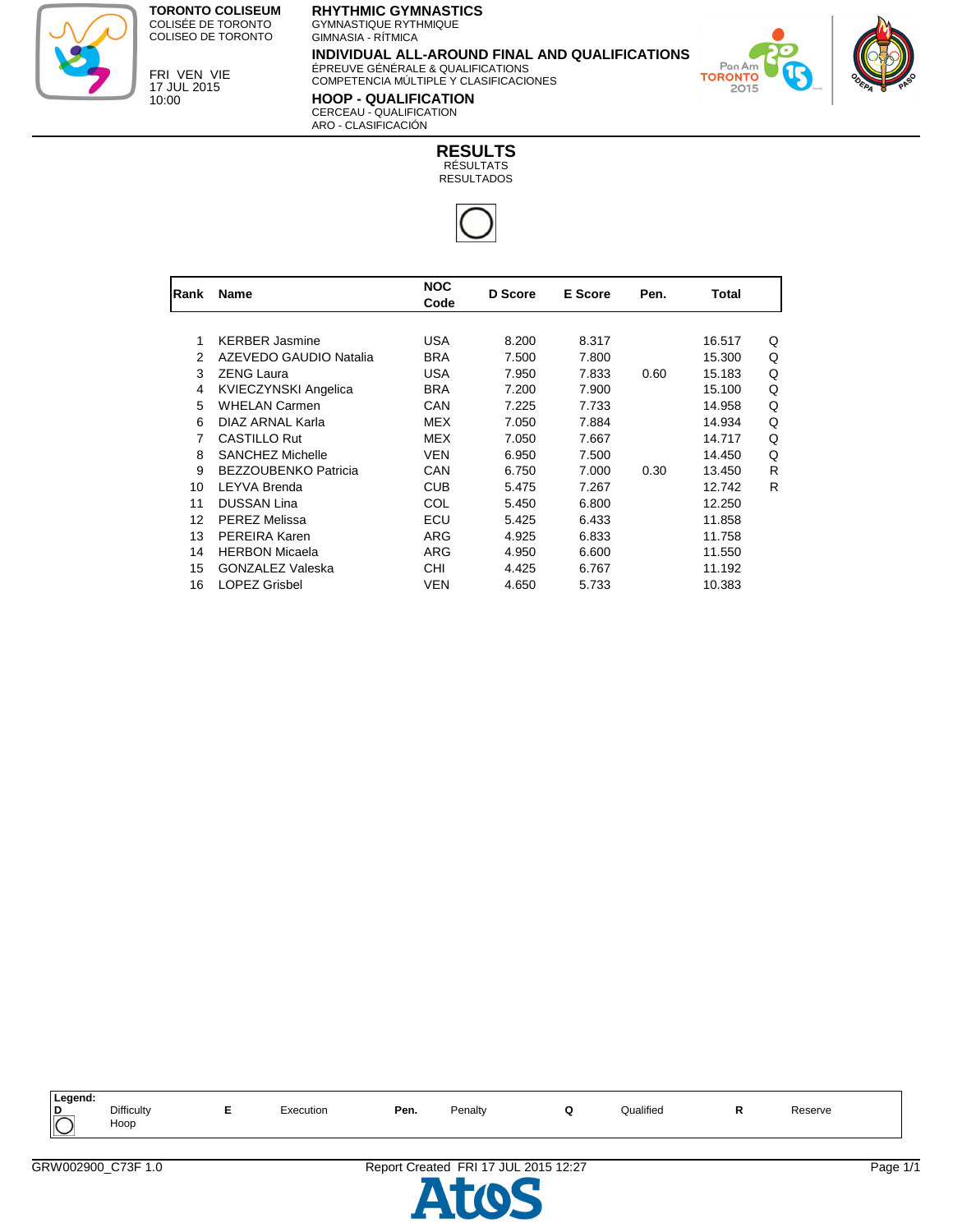

FRI VEN VIE 17 JUL 2015 10:00

## **RHYTHMIC GYMNASTICS**

GYMNASTIQUE RYTHMIQUE GIMNASIA - RÍTMICA

**INDIVIDUAL ALL-AROUND FINAL AND QUALIFICATIONS** ÉPREUVE GÉNÉRALE & QUALIFICATIONS

COMPETENCIA MÚLTIPLE Y CLASIFICACIONES

**BALL - QUALIFICATION** BALLE - QUALIFICATION PELOTA - CLASIFICACIÓN



| Rank | <b>Name</b>                 | <b>NOC</b><br>Code | <b>D</b> Score | E Score | Pen. | Total  |   |
|------|-----------------------------|--------------------|----------------|---------|------|--------|---|
|      |                             |                    |                |         |      |        |   |
| 1    | <b>ZENG Laura</b>           | <b>USA</b>         | 8.200          | 8.092   |      | 16.292 | Q |
| 2    | <b>KERBER Jasmine</b>       | <b>USA</b>         | 7.900          | 8.333   |      | 16.233 | Q |
| 3    | <b>BEZZOUBENKO Patricia</b> | CAN                | 7.700          | 8.233   |      | 15.933 | Q |
| 4    | <b>KVIECZYNSKI Angelica</b> | <b>BRA</b>         | 7.400          | 8.100   |      | 15.500 | Q |
| 5    | DIAZ ARNAL Karla            | MEX                | 7.175          | 7.967   |      | 15.142 | Q |
| 6    | <b>WHELAN Carmen</b>        | CAN                | 6.750          | 7.900   |      | 14.650 | Q |
| 7    | <b>CASTILLO Rut</b>         | <b>MEX</b>         | 6.900          | 7.233   |      | 14.133 | Q |
| 8    | <b>SANCHEZ Michelle</b>     | <b>VEN</b>         | 6.100          | 7.467   |      | 13.567 | Q |
| 9    | LEYVA Brenda                | <b>CUB</b>         | 5.800          | 7.200   |      | 13.000 | R |
| 10   | AZEVEDO GAUDIO Natalia      | <b>BRA</b>         | 5.700          | 7.200   |      | 12.900 | R |
| 11   | <b>LOPEZ Grisbel</b>        | <b>VEN</b>         | 5.075          | 7.300   |      | 12.375 |   |
| 12   | <b>GONZALEZ Valeska</b>     | <b>CHI</b>         | 4.550          | 6.767   |      | 11.317 |   |
| 13   | <b>PEREZ Melissa</b>        | ECU                | 4.375          | 6.700   |      | 11.075 |   |
| 14   | <b>DUSSAN Lina</b>          | COL                | 4.600          | 6.267   |      | 10.867 |   |
| 15   | <b>HERBON Micaela</b>       | <b>ARG</b>         | 4.025          | 6.367   |      | 10.392 |   |
| 16   | PEREIRA Karen               | ARG                | 3.475          | 6.767   |      | 10.242 |   |

| Legend: |                    |   |                |      |         |               |              |  |
|---------|--------------------|---|----------------|------|---------|---------------|--------------|--|
| D       | Difficulty<br>Ball | - | :xecution<br>. | Pen. | Penalty | <br>Qualified | Reserve<br>. |  |



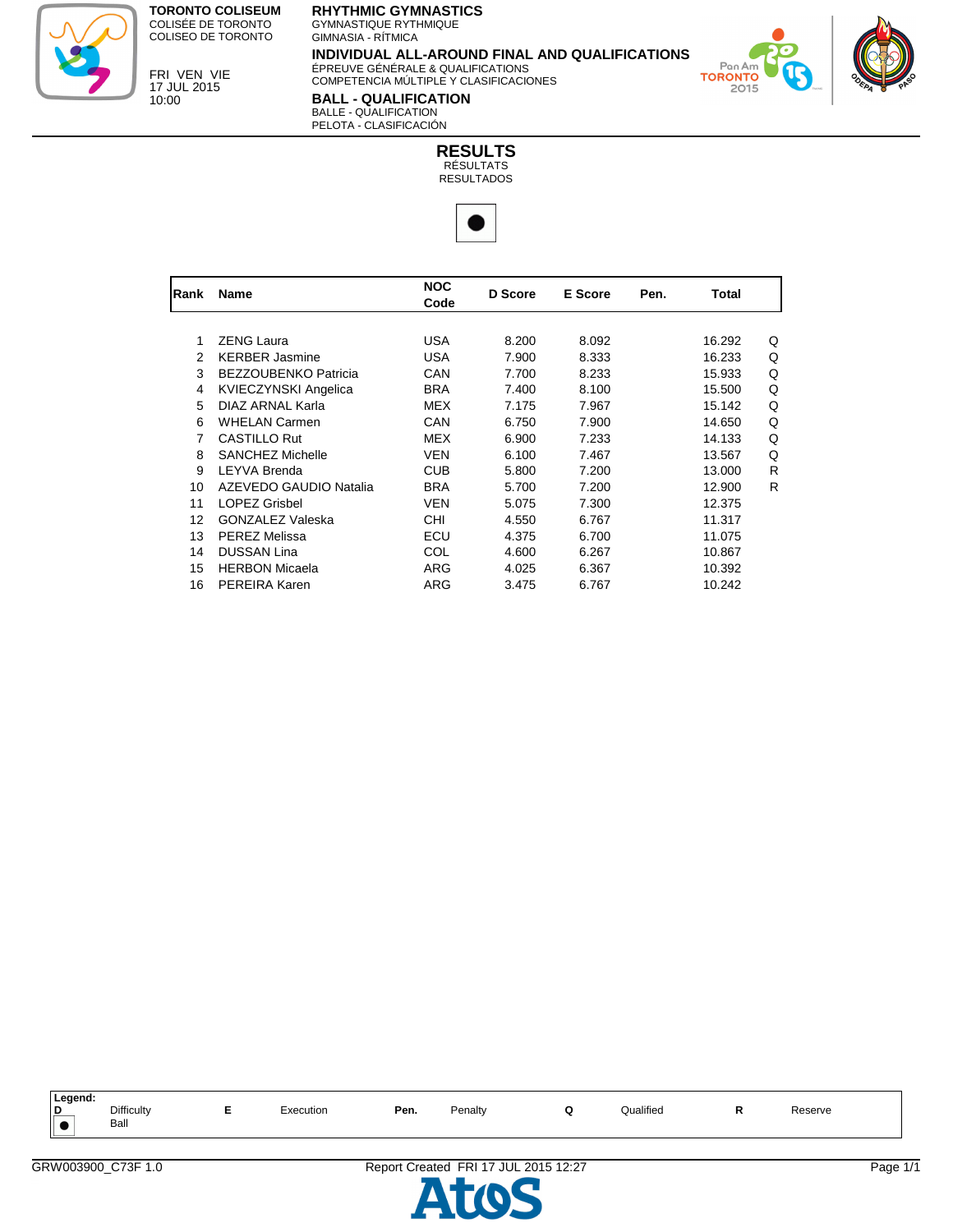

SAT SAM SÁB 18 JUL 2015 10:00

## **RHYTHMIC GYMNASTICS**

GYMNASTIQUE RYTHMIQUE GIMNASIA - RÍTMICA

**INDIVIDUAL ALL-AROUND FINAL AND QUALIFICATIONS** ÉPREUVE GÉNÉRALE & QUALIFICATIONS

COMPETENCIA MÚLTIPLE Y CLASIFICACIONES

**CLUBS - QUALIFICATION** MASSUES - QUALIFICATION MAZAS - CLASIFICACIÓN

Pon **TORONTO** 2015



| Rank | Name                        | <b>NOC</b><br>Code | D Score | E Score | Pen. | Total  |   |
|------|-----------------------------|--------------------|---------|---------|------|--------|---|
|      |                             |                    |         |         |      |        |   |
| 1    | <b>ZENG Laura</b>           | <b>USA</b>         | 8.200   | 8.233   |      | 16.433 | Q |
| 2    | <b>BEZZOUBENKO Patricia</b> | CAN                | 7.750   | 8.333   |      | 16.083 | Q |
| 3    | <b>KERBER Jasmine</b>       | <b>USA</b>         | 7.400   | 7.533   |      | 14.933 | Q |
| 4    | DIAZ ARNAL Karla            | <b>MEX</b>         | 6.850   | 7.967   |      | 14.817 | Q |
| 5    | <b>WHELAN Carmen</b>        | CAN                | 6.700   | 8.000   |      | 14.700 | Q |
| 6    | <b>KVIECZYNSKI Angelica</b> | <b>BRA</b>         | 6.800   | 7.400   |      | 14.200 | Q |
| 7    | <b>CASTILLO Rut</b>         | <b>MEX</b>         | 6.625   | 7.633   | 0.30 | 13.958 | Q |
| 8    | AZEVEDO GAUDIO Natalia      | <b>BRA</b>         | 6.200   | 7.533   |      | 13.733 | Q |
| 9    | SANCHEZ Michelle            | <b>VEN</b>         | 5.950   | 7.433   | 0.10 | 13.283 | R |
| 10   | <b>LEYVA Brenda</b>         | <b>CUB</b>         | 5.325   | 7.167   |      | 12.492 | R |
| 11   | <b>DUSSAN Lina</b>          | COL                | 5.200   | 7.133   |      | 12.333 |   |
| 12   | <b>PEREZ Melissa</b>        | ECU                | 5.150   | 7.100   |      | 12.250 |   |
| 13   | <b>LOPEZ Grisbel</b>        | <b>VEN</b>         | 5.275   | 6.967   |      | 12.242 |   |
| 14   | <b>PEREIRA Karen</b>        | ARG                | 4.200   | 6.967   |      | 11.167 |   |
| 15   | <b>GONZALEZ Valeska</b>     | <b>CHI</b>         | 4.175   | 6.100   | 0.35 | 9.925  |   |
| 16   | <b>HERBON Micaela</b>       | ARG                | 3.000   | 6.167   |      | 9.167  |   |

| Legend:                   |                            |           |      |         |           |         |  |
|---------------------------|----------------------------|-----------|------|---------|-----------|---------|--|
| $\frac{p}{\prod}$<br>'' ⊾ | <b>Difficulty</b><br>Clubs | cxecution | Pen. | Penalty | Qualified | Reserve |  |